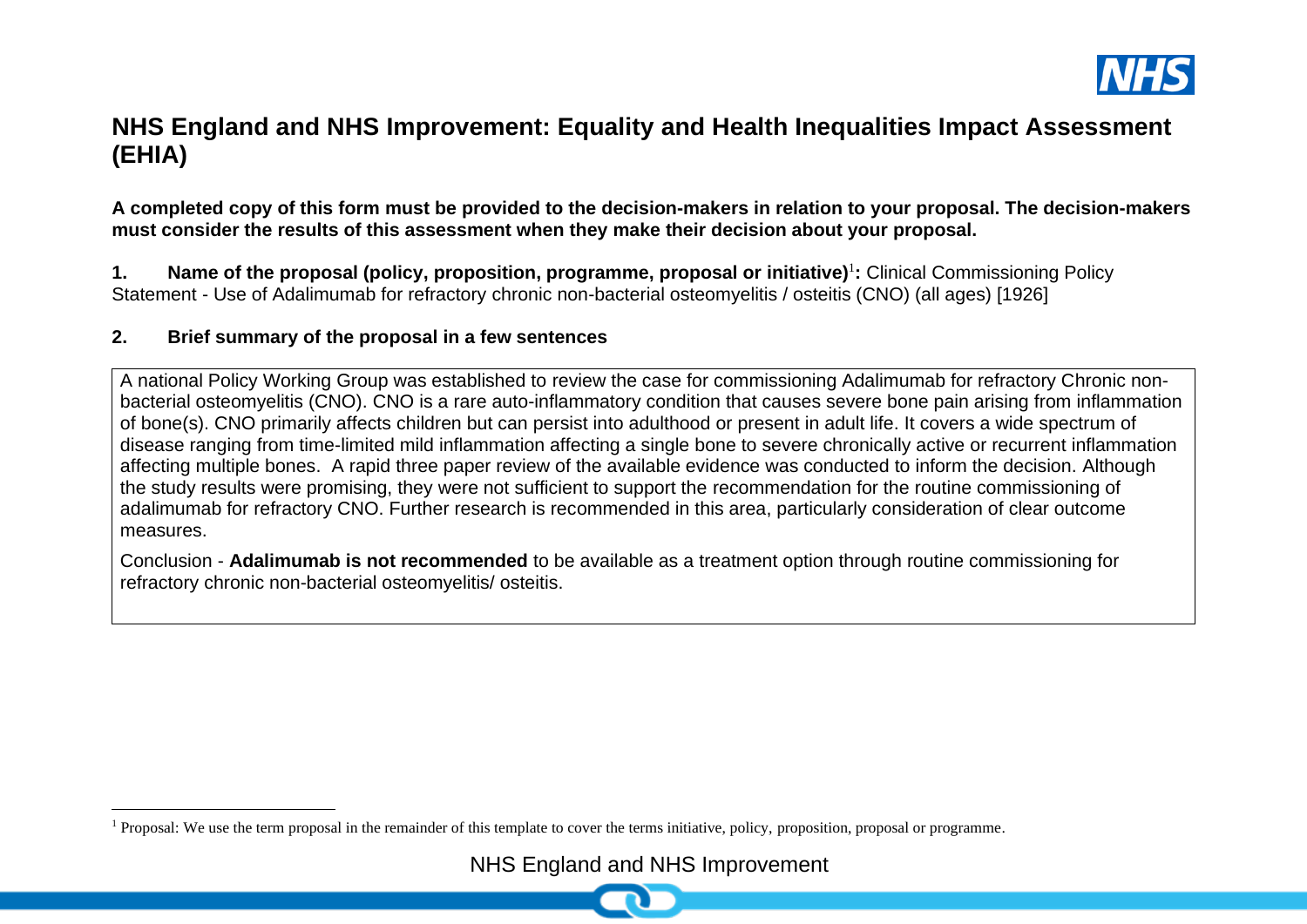**3. Main potential positive or adverse impact of the proposal for protected characteristic groups summarised** Please briefly summarise the main potential impact (positive or negative) on people with the nine protected characteristics (as listed

below). Please state **N/A if your proposal will not impact adversely or positively on the protected characteristic groups listed below. Please note that these groups may also experience health inequalities.**

| <b>Protected characteristic groups</b>   | Summary explanation of the main<br>potential positive or adverse impact | Main recommendation from your proposal to<br>reduce any key identified adverse impact or to |
|------------------------------------------|-------------------------------------------------------------------------|---------------------------------------------------------------------------------------------|
|                                          | of your proposal                                                        | increase the identified positive impact                                                     |
| Age: older people; middle years;         | This policy applies to all ages. Children                               | Further research is encouraged in this area to                                              |
| early years; children and young          | are more likely to have CNO and this                                    | help build up the evidence base. This will enable                                           |
| people.                                  | policy means they will not have access                                  | a more informed commissioning decisions in the                                              |
|                                          | to adalimumab for CNO. This does not                                    | future when this policy position is reviewed.                                               |
|                                          | change the commissioning position as                                    |                                                                                             |
|                                          | they currently do not have access to                                    |                                                                                             |
|                                          | this.                                                                   |                                                                                             |
| Disability: physical, sensory and        | CNO may result in a degree of disability                                | NHSE will encourage further research into this                                              |
| learning impairment; mental health       | in severe disease with bone deformity                                   | area to help build up the evidence base. This will                                          |
| condition; long-term conditions.         | and chronic pain. This may continue                                     | allow us to make more informed commissioning                                                |
|                                          | into adult life. This policy may have a                                 | decisions in the future when this policy is                                                 |
|                                          | negative impact on people with a                                        | reviewed.                                                                                   |
|                                          | disability caused by CNO.                                               |                                                                                             |
| <b>Gender Reassignment and/or</b>        | N/A                                                                     | N/A                                                                                         |
| people who identify as                   |                                                                         |                                                                                             |
| <b>Transgender</b>                       |                                                                         |                                                                                             |
| <b>Marriage &amp; Civil Partnership:</b> | N/A                                                                     | N/A                                                                                         |
| people married or in a civil             |                                                                         |                                                                                             |
| partnership.                             |                                                                         |                                                                                             |
| <b>Pregnancy and Maternity:</b>          | N/A                                                                     | N/A                                                                                         |
| women before and after childbirth        |                                                                         |                                                                                             |
| and who are breastfeeding.               |                                                                         |                                                                                             |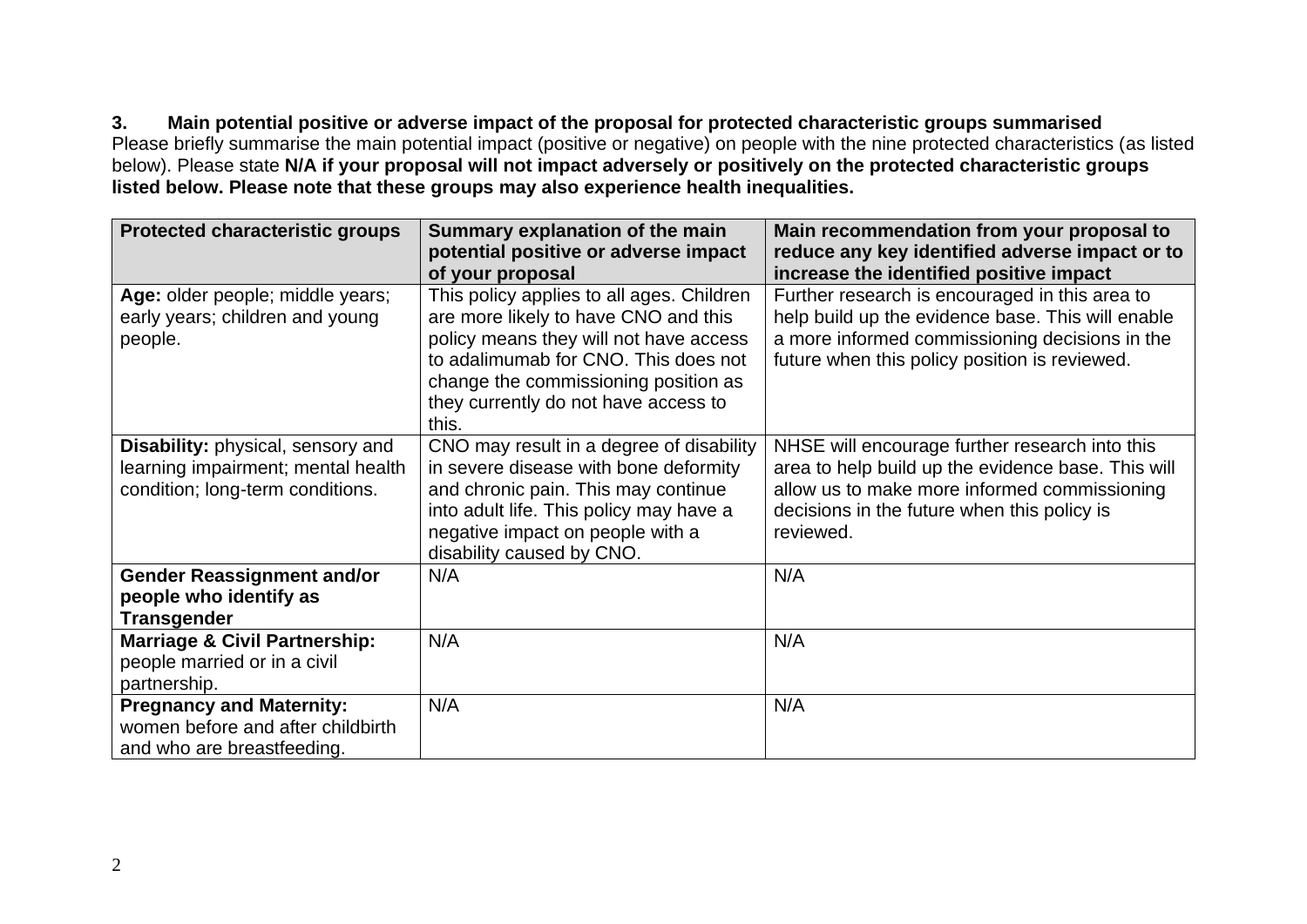| <b>Protected characteristic groups</b>                                                 | Summary explanation of the main<br>potential positive or adverse impact<br>of your proposal                         | Main recommendation from your proposal to<br>reduce any key identified adverse impact or to<br>increase the identified positive impact |
|----------------------------------------------------------------------------------------|---------------------------------------------------------------------------------------------------------------------|----------------------------------------------------------------------------------------------------------------------------------------|
| Race and ethnicity <sup>2</sup>                                                        | CNO can affect people of any race and<br>ethnicity, so this policy will not affect<br>any group disproportionately. | N/A                                                                                                                                    |
| Religion and belief: people with<br>different religions/faiths or beliefs.<br>or none. | N/A                                                                                                                 | N/A                                                                                                                                    |
| <b>Sex:</b> men; women                                                                 | CNO can affect people of any gender,<br>so this policy will not affect any group<br>disproportionately.             | N/A                                                                                                                                    |
| <b>Sexual orientation: Lesbian; Gay;</b><br>Bisexual; Heterosexual.                    | N/A                                                                                                                 | N/A                                                                                                                                    |

<sup>&</sup>lt;sup>2</sup> Addressing racial inequalities is about identifying any ethnic group that experiences inequalities. Race and ethnicity includes people from any ethnic group incl. BME communities, non-English speakers, Gypsies, Roma and Travelers, migrants etc. who experience inequalities so includes addressing the needs of BME communities but is not limited to addressing their needs, it is equally important to recognise the needs of White groups that experience inequalities. The Equality Act 2010 also prohibits discrimination on the basis of nationality and ethnic or national origins, issues related to national origin and nationality.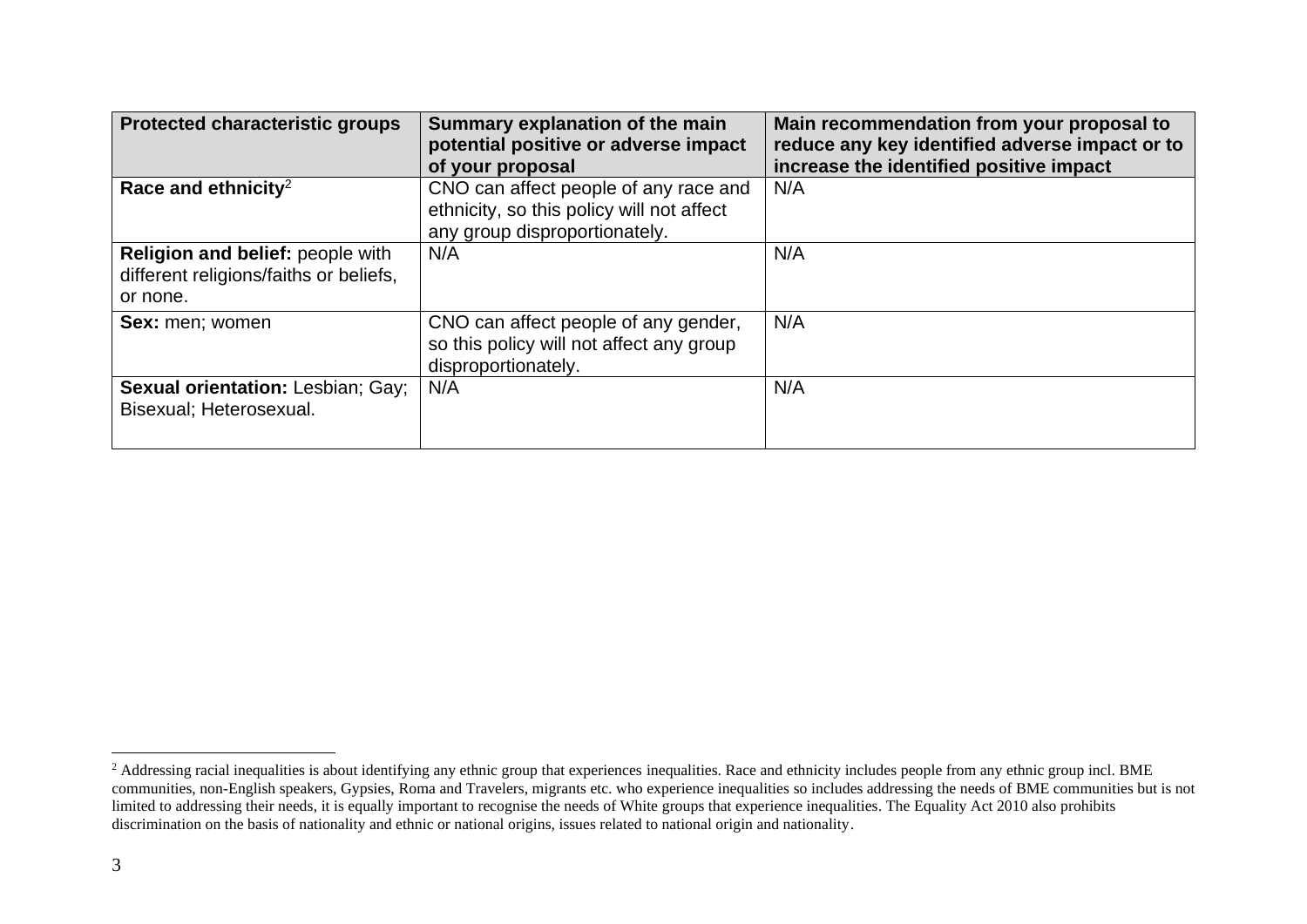## **4. Main potential positive or adverse impact for people who experience health inequalities summarised**

Please briefly summarise the main potential impact (positive or negative) on people at particular risk of health inequalities (as listed below). Please state N/A if your proposal will not impact on patients who experience health inequalities.

| <b>Groups who face health</b><br>Summary explanation of the main<br>inequalities <sup>3</sup><br>potential positive or adverse impact |                                         | Main recommendation from your proposal to<br>reduce any key identified adverse impact or to |
|---------------------------------------------------------------------------------------------------------------------------------------|-----------------------------------------|---------------------------------------------------------------------------------------------|
|                                                                                                                                       | of your proposal                        | increase the identified positive impact                                                     |
| Looked after children and young                                                                                                       | This policy does not positively or      | N/A                                                                                         |
| people                                                                                                                                | negatively impact on this group who     |                                                                                             |
|                                                                                                                                       | experience health inequalities above    |                                                                                             |
|                                                                                                                                       | the age-related aspects outlined above. |                                                                                             |
|                                                                                                                                       |                                         |                                                                                             |
| <b>Carers of patients: unpaid, family</b>                                                                                             | N/A                                     | N/A                                                                                         |
| members.                                                                                                                              |                                         |                                                                                             |
| Homeless people. People on the                                                                                                        | N/A                                     | N/A                                                                                         |
| street; staying temporarily with                                                                                                      |                                         |                                                                                             |
| friends /family; in hostels or B&Bs.                                                                                                  |                                         |                                                                                             |
| People involved in the criminal                                                                                                       | N/A                                     | N/A                                                                                         |
| justice system: offenders in                                                                                                          |                                         |                                                                                             |
| prison/on probation, ex-offenders.                                                                                                    |                                         |                                                                                             |
| People with addictions and/or                                                                                                         | N/A                                     | N/A                                                                                         |
| substance misuse issues                                                                                                               |                                         |                                                                                             |
| People or families on a                                                                                                               | N/A                                     | N/A                                                                                         |
| low income                                                                                                                            |                                         |                                                                                             |
| People with poor literacy or                                                                                                          | N/A                                     | N/A                                                                                         |
| health Literacy: (e.g. poor                                                                                                           |                                         |                                                                                             |
| understanding of health services                                                                                                      |                                         |                                                                                             |
| poor language skills).                                                                                                                |                                         |                                                                                             |
| People living in deprived areas                                                                                                       | N/A                                     | N/A                                                                                         |

<sup>&</sup>lt;sup>3</sup> Please note many groups who share protected characteristics have also been identified as facing health inequalities.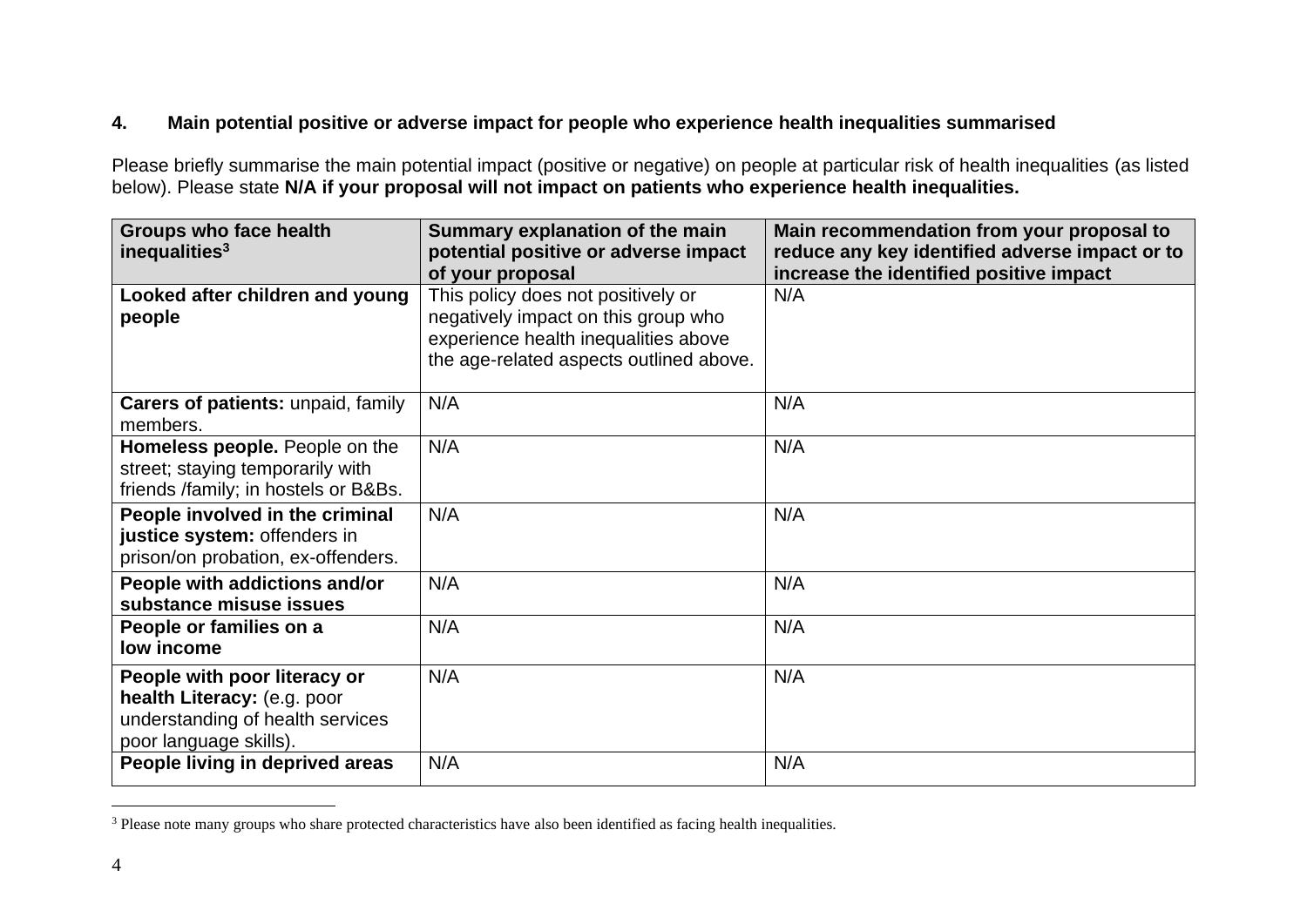| Groups who face health<br>inequalities $3$ | Summary explanation of the main<br>potential positive or adverse impact<br>of your proposal | Main recommendation from your proposal to<br>reduce any key identified adverse impact or to<br>increase the identified positive impact |
|--------------------------------------------|---------------------------------------------------------------------------------------------|----------------------------------------------------------------------------------------------------------------------------------------|
| People living in remote, rural             | N/A                                                                                         | N/A                                                                                                                                    |
| and island locations                       |                                                                                             |                                                                                                                                        |
| Refugees, asylum seekers or                | N/A                                                                                         | N/A                                                                                                                                    |
| those experiencing modern                  |                                                                                             |                                                                                                                                        |
| slavery                                    |                                                                                             |                                                                                                                                        |
| Other groups experiencing                  | N/A                                                                                         | N/A                                                                                                                                    |
| health inequalities (please                |                                                                                             |                                                                                                                                        |
| describe)                                  |                                                                                             |                                                                                                                                        |

### **5. Engagement and consultation**

a. Have any key engagement or consultative activities been undertaken that considered how to address equalities issues or reduce health inequalities? Please place an x in the appropriate box below.

| <b>Yes X</b> | <b>No</b> | Do Not Know |
|--------------|-----------|-------------|
|              |           |             |

b. If yes, please briefly list up the top 3 most important engagement or consultation activities undertaken, the main findings and when the engagement and consultative activities were undertaken.

| Name of engagement and consultative<br>activities undertaken | Summary note of the engagement or consultative activity<br>undertaken                                                                                                                                                                                                                                                                                                             | <b>Month/Year</b>                |
|--------------------------------------------------------------|-----------------------------------------------------------------------------------------------------------------------------------------------------------------------------------------------------------------------------------------------------------------------------------------------------------------------------------------------------------------------------------|----------------------------------|
| Established a Policy Working Group                           | Policy Working Group consisting of clinicians, a patient<br>representative and NHS England agreed with the policy.                                                                                                                                                                                                                                                                | Jan 2020                         |
| Stakeholder testing                                          | The Policy Statement was sent for stakeholder testing for a<br>two-week period in June 2020. Thirteen responses were<br>received. Eleven respondents submitted comments in relation<br>to the EHIA. Five did not support the EHIA raising concerns<br>that there was inequity in access to adalimumab between<br>indications and concerns regarding variation in local access. It | 11th to 25th<br><b>June 2020</b> |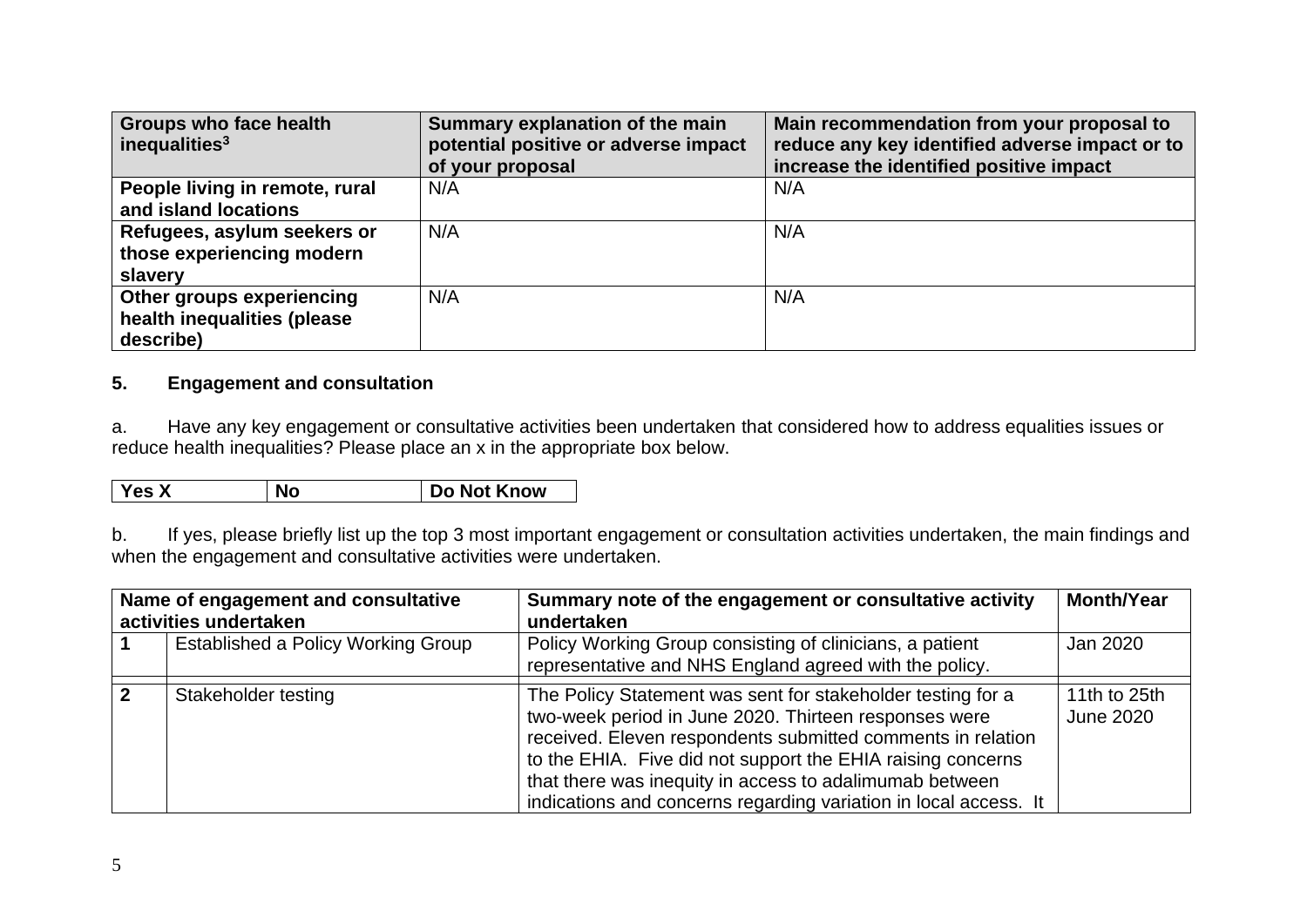|                                           | was noted that a national policy position would reduce<br>variation. |          |
|-------------------------------------------|----------------------------------------------------------------------|----------|
| <b>Clinical Priorities Advisory Group</b> | CPAG members reviewed the EHIA alongside policy                      | December |
| (CPAG)                                    | proposition documentation. CPAG supported the EHIA.                  | 2020     |

#### **6. What key sources of evidence have informed your impact assessment and are there key gaps in the evidence?**

| <b>Evidence Type</b>                                                                                                        | Key sources of available evidence                                                                                               | Key gaps in evidence                                                                  |
|-----------------------------------------------------------------------------------------------------------------------------|---------------------------------------------------------------------------------------------------------------------------------|---------------------------------------------------------------------------------------|
| <b>Published evidence</b>                                                                                                   | Public Health England conducted a brief<br>review of the 3 best available papers on<br>adalimumab for CNO.                      | Small studies, no randomised controlled trials,<br>outcome measures not defined well. |
| <b>Consultation and involvement</b><br>finding                                                                              | Stakeholder engagement.                                                                                                         |                                                                                       |
| <b>Research</b>                                                                                                             |                                                                                                                                 |                                                                                       |
| Participant or expert knowledge<br>For example, expertise within the<br>team or expertise drawn on<br>external to your team | Policy Working Group consisted of expert<br>clinicians within the field of rheumatology<br>as well as a patient representative. |                                                                                       |

#### **7. Is your assessment that your proposal will support compliance with the Public Sector Equality Duty?** Please add an x to the relevant box below.

|                                                 | Tackling discrimination | Advancing equality of opportunity | Fostering good relations |
|-------------------------------------------------|-------------------------|-----------------------------------|--------------------------|
| The proposal will support?                      |                         |                                   |                          |
| The proposal may support?                       |                         |                                   |                          |
| Uncertain whether the proposal<br>will support? |                         |                                   |                          |

**8. Is your assessment that your proposal will support reducing health inequalities faced by patients?** Please add an x to the relevant box below.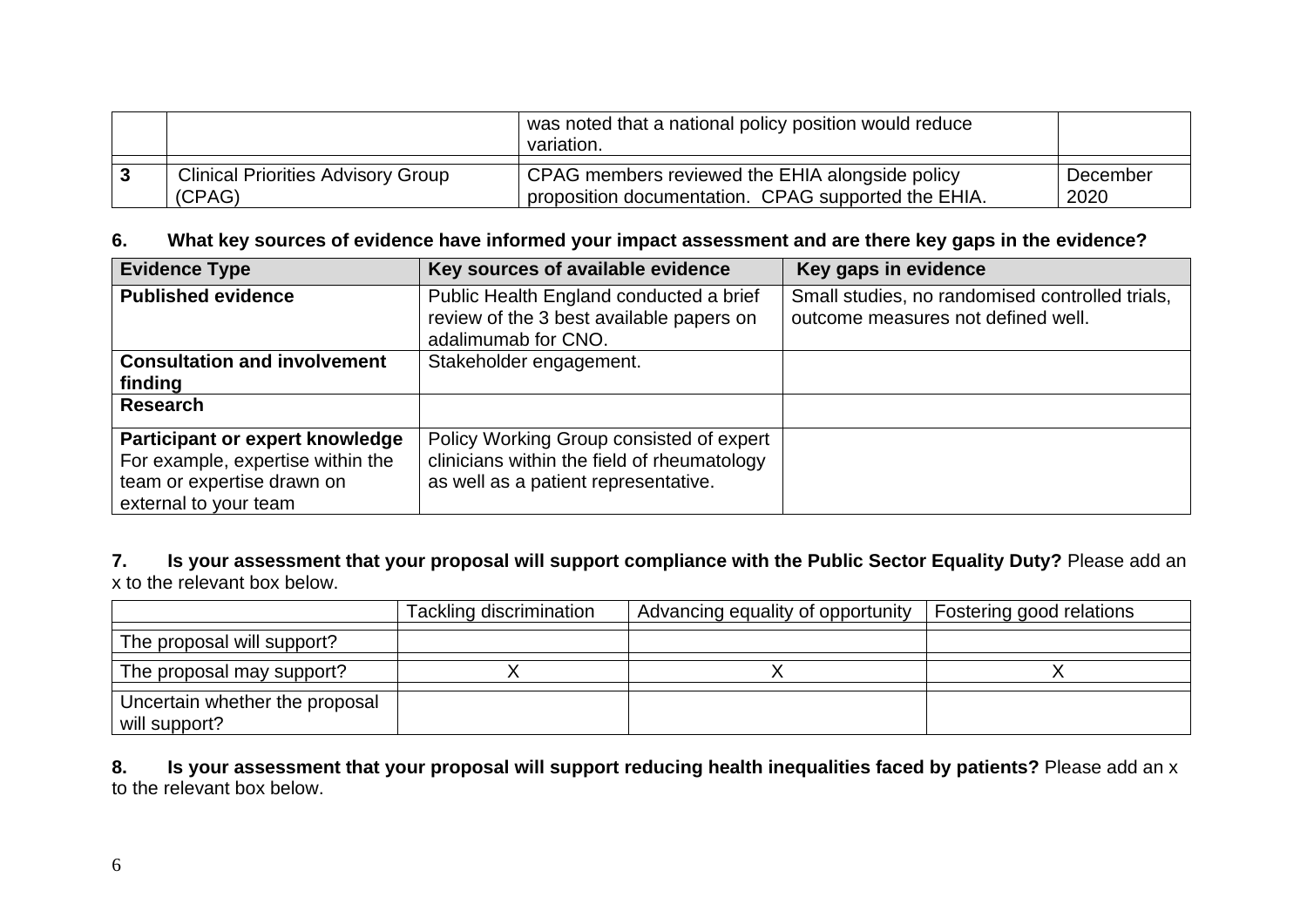|                                            | Reducing inequalities in access to health care   Reducing inequalities in health outcomes |  |
|--------------------------------------------|-------------------------------------------------------------------------------------------|--|
|                                            |                                                                                           |  |
| The proposal will support?                 |                                                                                           |  |
| The proposal may support?                  |                                                                                           |  |
| Uncertain if the proposal will<br>support? |                                                                                           |  |

#### **9. Outstanding key issues/questions that may require further consultation, research or additional evidence.** Please list your top 3 in order of priority or state N/A

|   | Key issue or question to be answered                                                                 | Type of consultation, research or other evidence that would address<br>the issue and/or answer the question                                                                                                              |
|---|------------------------------------------------------------------------------------------------------|--------------------------------------------------------------------------------------------------------------------------------------------------------------------------------------------------------------------------|
|   | Stronger evidence required with regards to<br>whether adalimumab is effective for refractory<br>CNO. | High quality, nationally driven studies.<br>Also potentially through the evaluative commissioning scheme at<br>NHS England. An application has been developed for consideration<br>for after publication of this policy. |
|   |                                                                                                      |                                                                                                                                                                                                                          |
| 3 |                                                                                                      |                                                                                                                                                                                                                          |

#### **10. Summary assessment of this EHIA findings**

This proposal is a not for routine commissioning policy for a treatment which is not currently commissioned in England for chronic non-bacterial osteomyelitis. We anticipate that there will be not be a significant impact on health inequalities, but will reduce the current variation in access to the intervention by the adoption of a Not Routinely Commissioned position.